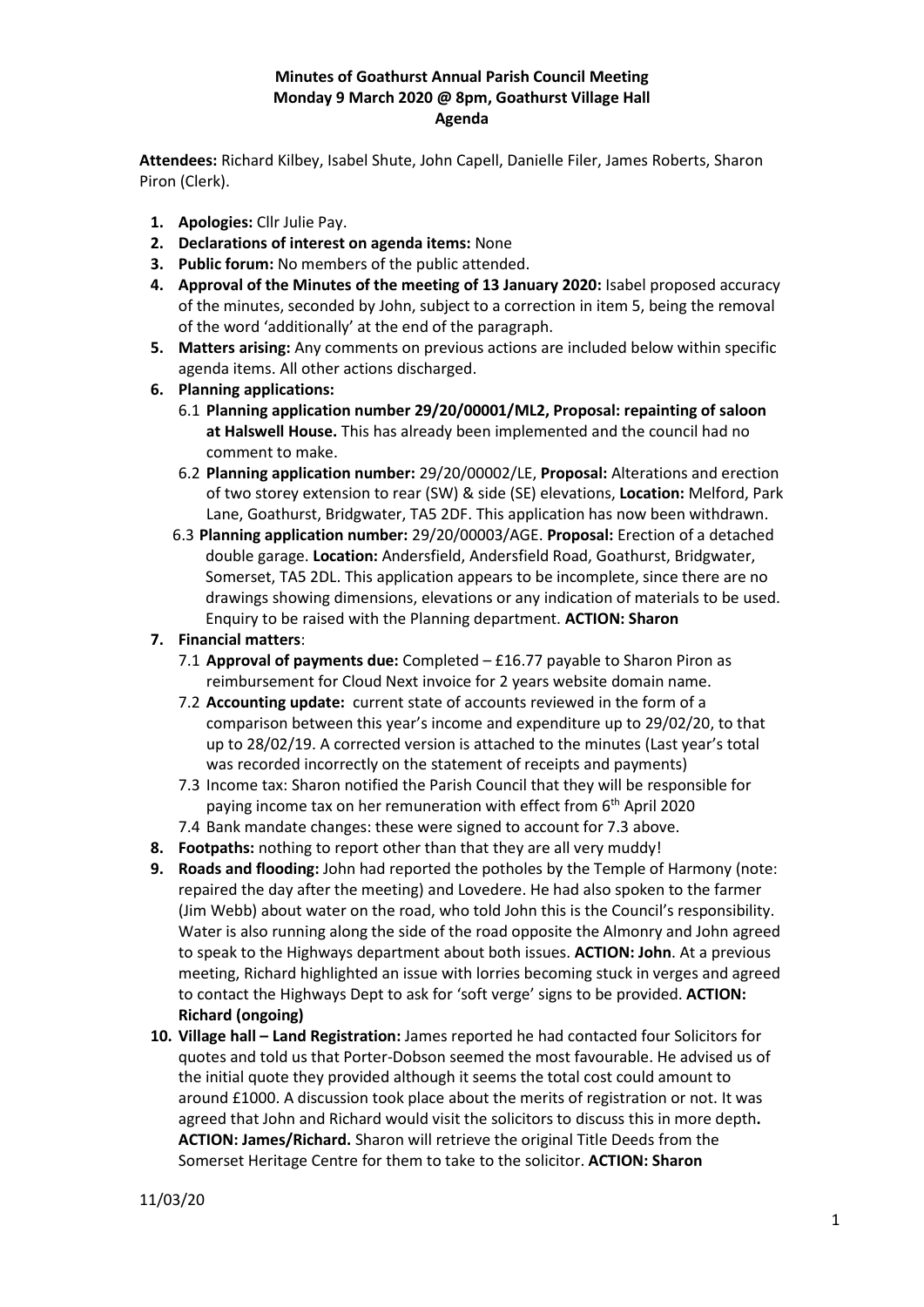The value of the village hall was also discussed as there were concerns it may be inadequately insured. The village hall committee had advised that a valuation could be conducted by the insurance company at a cost of approximately £400. Richard proposed that the Parish Council would pay for the cost of the insurance valuation, seconded by Isabel. Sharon would write to the Village Hall Committee to let them know this, asking them to arrange a valuation and asking them to confirm they would be prepared to pay any increased premium should it be required. **ACTION: Sharon**

- **11. The 'Telephone Exchange':** John reported restoration activity will start in the Summer when the weather is more conducive. **ACTION: John/James - ongoing**
- **12. Lych Gate:** Brenda Smith, Churchwarden, had offered to get a quote but as yet hasn't been able to due to other priorities such as dealing with the stolen lead roofing etc. Fine Memorials have taken a photo and been asked to provide a quote. Sharon will contact them for details. **ACTION: Sharon**
- **13. Church roof repairs:** Richard has been approached by Brenda Smith, Churchwarden, about arranging a village meeting to discuss the materials to be used to replace the stolen lead roofing. Considerations are that the Church is Grade 1 listed, which would usually mean like for like materials should be used, but that could lead to future theft. All agreed unanimously that a meeting to obtain views of villagers would be supported by the Parish Council. Sharon to let Brenda know. **ACTION: Sharon**

# **14. Correspondence:**

14.1 Litter Pick. It was agreed this would be held on 11 April, Easter Saturday, at 10am. Equipment to be ordered from Clean Surroundings and article to be placed in village magazine.

14.2 Village green (NALC legal update). Item discussed and dismissed.

14.3. Quiet lanes. Email from Holford discussed. All agreed that the principle is good but roads/lanes in and around Goathurst do not fit the criteria. Email reply to be sent to Holford**. ACTION: Sharon**

14.4 Letter from CPRE Somerset requesting a donation. Richard proposed we donate £25, seconded by John. Cheque made out and signed accordingly.

## **15. Other matters to report:**

James raised a concern about the speed at which cars drive through the village. It was highlighted that a resident's car went into the ditch last week as a result of having to avoid a vehicle approaching very fast from the opposite direction. Highways were involved a few years ago which resulted in 'slow' signs being provided but a review would now be timely. Sharon to ask Jo (previous Chair) who to contact about this. **ACTION: Sharon**

## **The meeting ended at 9.25pm.**

**16. Date of next meeting**: Monday 11 May 2020 @ 8pm at the Village Hall. This will be the annual meeting, followed by the ordinary meeting. An annual parish meeting will take place on 18<sup>th</sup> May 2020.

Sharon Piron Clerk to Goathurst Parish Council The Lodge, Goathurst, Bridgwater TA5 2DF[. goathurstparish@gmail.com](mailto:goathurstparish@gmail.com) 01278 662711